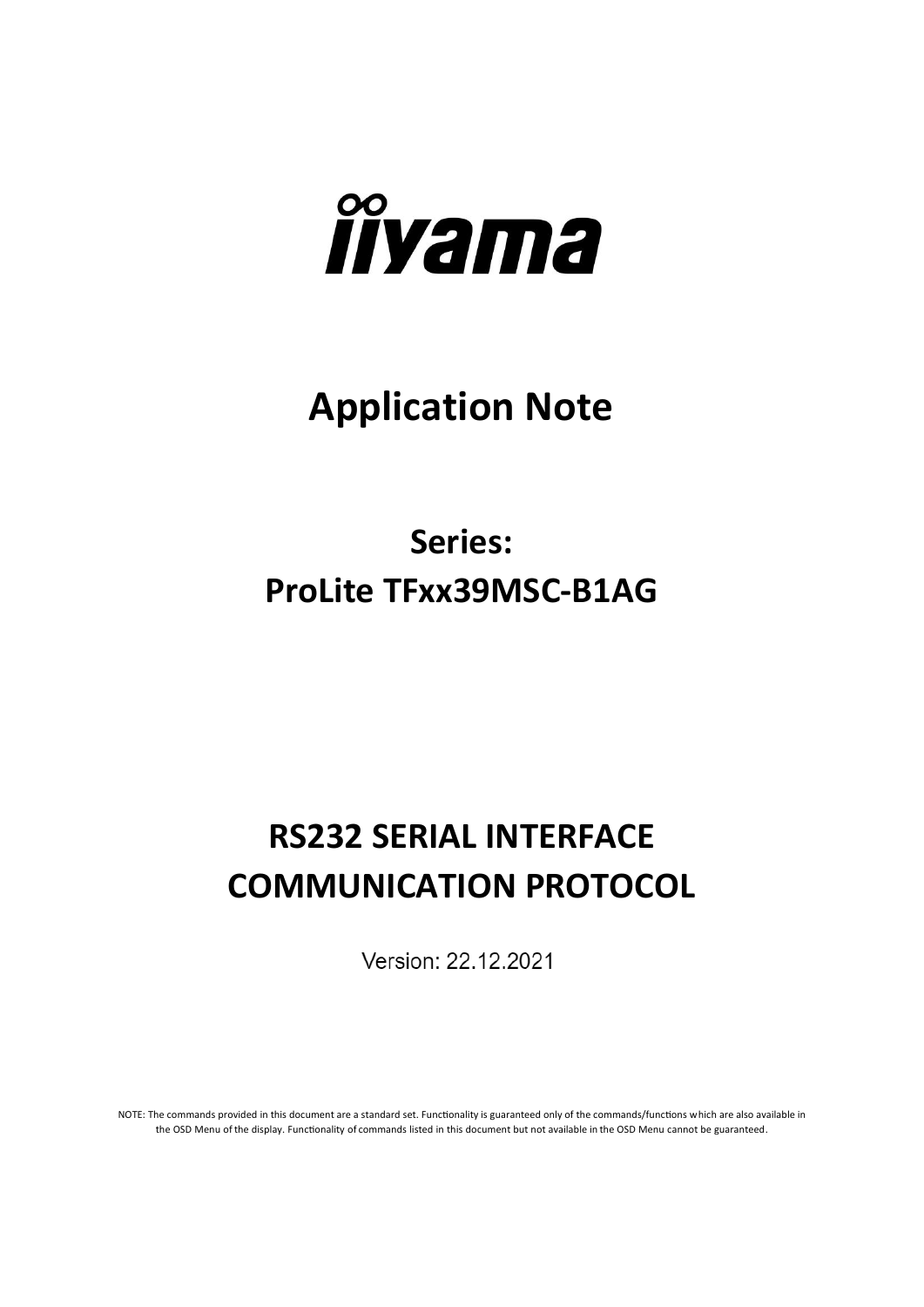#### Purpose

The purpose of this document is to explain in detail the commands and steps that can be used to control an IIYAMA TFxx39 display via RS232C.



#### Physical Setting & Connectiveity

| .Connecting profile       | .Pin Define             |            |                         |
|---------------------------|-------------------------|------------|-------------------------|
| 1. Baud Rate: 9600        | Pin#                    | Signal     | Remark                  |
| 2. Data bits: 8           | 1                       | <b>NC</b>  |                         |
| 3. Parity: None           | $\overline{\mathbf{z}}$ | <b>RXD</b> | Input to LCD Monitor    |
| 4. Stop Bit: $1$          | 3                       | <b>TXD</b> | Output from LCD Monitor |
| 5. Flow Control: None     | $\overline{4}$          | <b>NC</b>  |                         |
| 6. RS-232 Crossover Cable | 5                       | GND        |                         |
|                           | 6                       | <b>NC</b>  |                         |
|                           |                         | <b>NC</b>  |                         |
|                           | 8                       | <b>NC</b>  |                         |

9 NC frame GND

#### .Pin Assignments





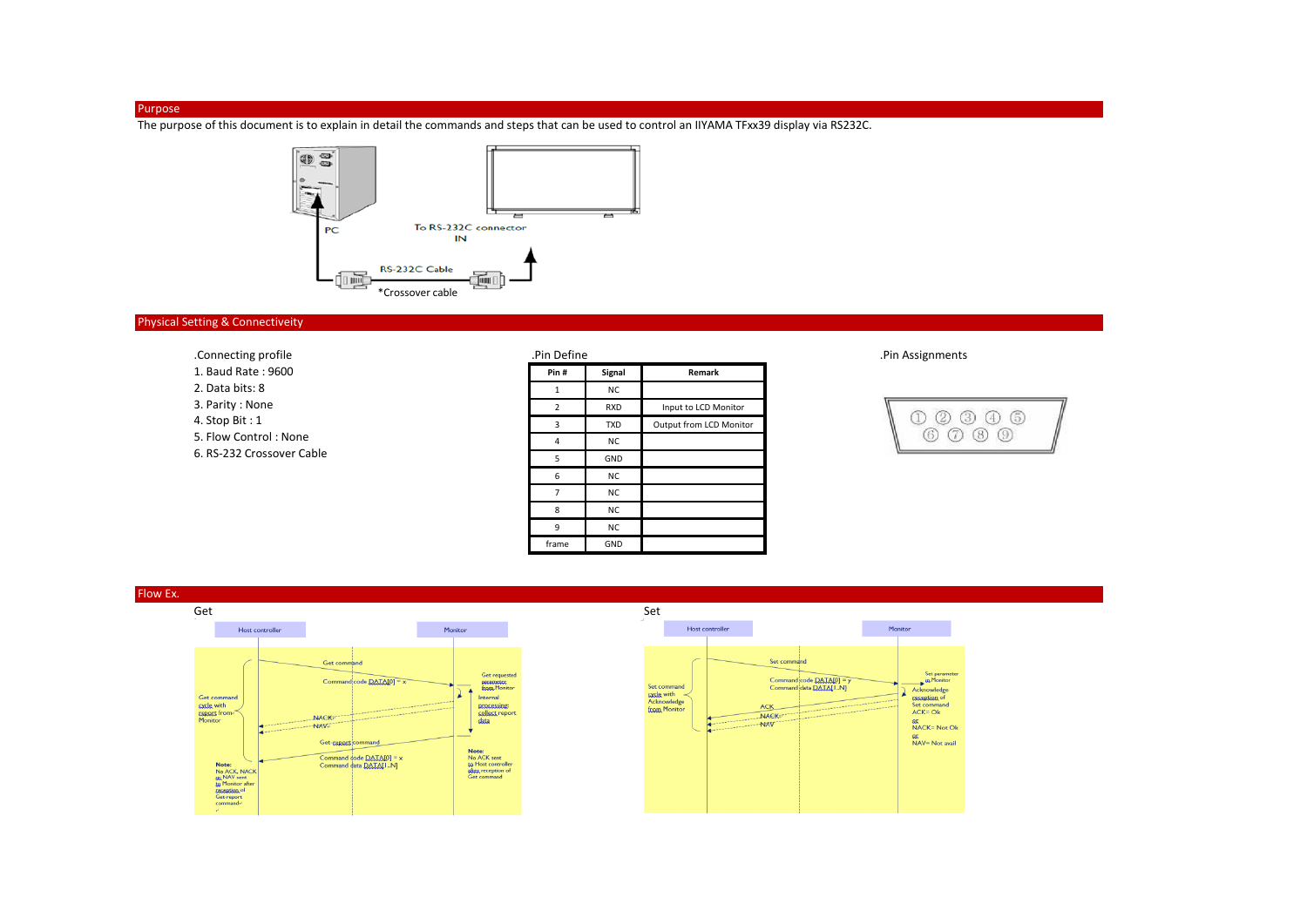#### **1. Command Format**

|                 |        |            |              |              | <b>Calculation CheckSum</b> |        |              |                          |    |           |
|-----------------|--------|------------|--------------|--------------|-----------------------------|--------|--------------|--------------------------|----|-----------|
| <b>BYTE</b>     |        |            |              |              |                             |        |              | $\cdots$                 | 44 | $9/$ /45  |
| <b>Function</b> | Header | Monitor ID | Category     | Code 0       | Code1                       | Lenath | Data Control | Data (Body)              |    | CheckSum  |
| <b>Hex</b>      | 0xA6   | $\sim$ 255 | 0x00 (fixed) | 0x00 (fixed) | Ox00 (fixed)                | $N+3$  | 0x01 (fixed) | $Data[0] ~ \sim Data[N]$ |    | Last Byte |

 $N = 0$  to 36.

| <b>Byte</b> | <b>Name</b> | <b>Description</b>                                                                                                                                                                      | <b>Remark</b> |
|-------------|-------------|-----------------------------------------------------------------------------------------------------------------------------------------------------------------------------------------|---------------|
| Byte 2      | Monitor ID  | Monitor ID Range: $1 \sim 255$<br>Signal mode: Display Address range from 1 to 255<br>Broadcast mode: Display Address is 0 which indicates no ACK or Report is<br>expected.             |               |
| Last Byte   | Checksum    | Range = 0 to 255 (0xFF). Algorithm: The EXCLUSIVE-OR (XOR) of all bytes<br>in the message except the checksum itself. Checksum = [Header] XOR<br>[Monitor ID] XOR  DATA[0]  XOR DATA[N] |               |

#### **2. Response**

#### **ACK, NACK or NAV.**

| <b>BYTE</b>     |        |            |          |        |        |              |         |               |                             |
|-----------------|--------|------------|----------|--------|--------|--------------|---------|---------------|-----------------------------|
| <b>Function</b> | Header | Monitor ID | Category | Code 0 | Lenath | Data Control | Command | <b>Status</b> | CheckSum                    |
| <b>Hex</b>      | 0x21   | $1 - 255$  | 0x00     | 0x00   | 0x04   | 0x01         | 0x00    | <b>Status</b> | XX                          |
|                 |        |            |          |        |        |              |         |               | 0x00: Completed (Normal r   |
|                 |        |            |          |        |        |              |         |               | 0x01: Limit Over (The packe |

0x00: Completed (Normal response.)<br>0x01: Limit Over (The packets was received normally, but the data value was over the upper limit.)<br>0x02: Limit Over (The packets was received normally, but the data value was over the low 0x04: Parse Error Received not defined format data or check sum Error.

#### **With data Report**

| <b>BYTE</b> |        |                      |          |        |                                       |              |        | $\cdots$         | NI.       |
|-------------|--------|----------------------|----------|--------|---------------------------------------|--------------|--------|------------------|-----------|
| Function    | Header | $\sim$<br>Monitor ID | Lategory | Code 0 | Lenath                                | Data Control |        | [0]~[36]<br>Data | CheckSum  |
| <b>Hex</b>  | 0x21   | 255<br>בל∠∽י         | 0x00     | 0x00   | $\overline{\phantom{a}}$<br>$\Lambda$ | 0x0          | $\sim$ | $\cdots$         | Last Bvte |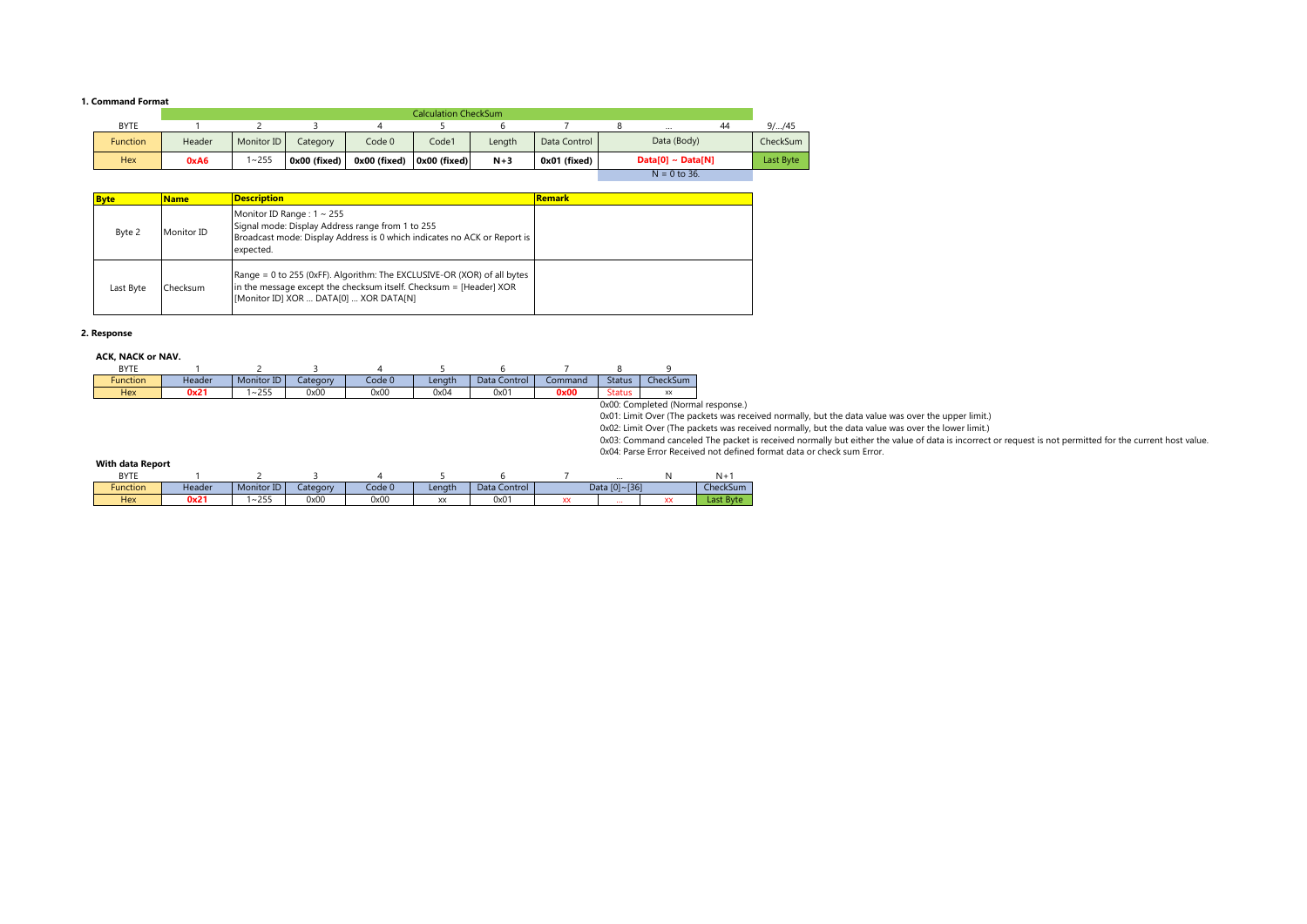|             | Base on DSXX9QBK_RS232_v3.2_2019_10_31.pdf |                       |                       |                                                                 | TPV RS232C command                                                                                |                                                                                                                                                                                                                                                                                                                                                                                                                                                                                                                  |                                                                                                                                                                                                                                                                                                                                                                                                                                                                                                                   | check result (32" v0.02.02)                                                                                                                                                                                                                                       |
|-------------|--------------------------------------------|-----------------------|-----------------------|-----------------------------------------------------------------|---------------------------------------------------------------------------------------------------|------------------------------------------------------------------------------------------------------------------------------------------------------------------------------------------------------------------------------------------------------------------------------------------------------------------------------------------------------------------------------------------------------------------------------------------------------------------------------------------------------------------|-------------------------------------------------------------------------------------------------------------------------------------------------------------------------------------------------------------------------------------------------------------------------------------------------------------------------------------------------------------------------------------------------------------------------------------------------------------------------------------------------------------------|-------------------------------------------------------------------------------------------------------------------------------------------------------------------------------------------------------------------------------------------------------------------|
| <b>Type</b> | <b>Command Data[0]</b>                     |                       |                       |                                                                 |                                                                                                   | Description for Send                                                                                                                                                                                                                                                                                                                                                                                                                                                                                             |                                                                                                                                                                                                                                                                                                                                                                                                                                                                                                                   |                                                                                                                                                                                                                                                                   |
| Set         | 0x01                                       | All Reset             |                       | A6 01 00 00 00 03 01 01 A4                                      | Control seting default t to LAN so no reply                                                       | DATA[0]: Ond code 0x01                                                                                                                                                                                                                                                                                                                                                                                                                                                                                           | $DATA[0]: 0x00$<br>DATA[1]: Status                                                                                                                                                                                                                                                                                                                                                                                                                                                                                | OK                                                                                                                                                                                                                                                                |
| Set         | 0x02                                       | Sound Reset           |                       | A6 01 00 00 00 03 01 02 A7                                      | 21 01 00 00 04 01 00 00 25                                                                        | DATA[0]: Cmd code 0x02                                                                                                                                                                                                                                                                                                                                                                                                                                                                                           | $DATA[0]: 0x00$<br>DATA[1]: Status                                                                                                                                                                                                                                                                                                                                                                                                                                                                                | OK                                                                                                                                                                                                                                                                |
| Set         | 0x03                                       | Picture Reset         |                       | A6 01 00 00 00 03 01 03 A6                                      | 21 01 00 00 04 01 00 00 25                                                                        | DATA[0]: Cmd code 0x03                                                                                                                                                                                                                                                                                                                                                                                                                                                                                           | DATA[O]: 0x00<br>DATA[1]: Status                                                                                                                                                                                                                                                                                                                                                                                                                                                                                  | OK                                                                                                                                                                                                                                                                |
|             |                                            |                       |                       |                                                                 |                                                                                                   | DATA[0]: Cmd code 0x0F                                                                                                                                                                                                                                                                                                                                                                                                                                                                                           | DATA[0]: Cmd code 0x0F                                                                                                                                                                                                                                                                                                                                                                                                                                                                                            |                                                                                                                                                                                                                                                                   |
| Get         | 0x0F                                       | <b>Operation Time</b> |                       | 46 01 00 00 00 04 01 OF 02 AF                                   | 21 01 00 00 05 01 OF XX XX XX                                                                     | DATA[1]:0x02, reprent operation hours                                                                                                                                                                                                                                                                                                                                                                                                                                                                            | DATA[1] to DATA[2] Operating Hours.<br>DATA[1] and DATA[2] form the MSByte and<br>LSByte, respectively, of the 16-bit-wide<br>Operational Hours value.                                                                                                                                                                                                                                                                                                                                                            | OK:<br>21 01 00 00 05 01 0f 00 1e 35                                                                                                                                                                                                                              |
| Get         | 0x15                                       | Serial Code           |                       | 46 01 00 00 00 <mark>03 01 15</mark> B0                         | 21 01 00 00 16 01 XX XX  XX XX                                                                    | DATA[0]: Cmd code 0x15<br>If the number of serial code is less than 14, PD DATA[1]:1st Character Character acc. ASCII<br>will be filled 0x20 to the rest returned digits.                                                                                                                                                                                                                                                                                                                                        | DATA[0]: Cmd code 0x15<br>character map (HEX)<br>DATA[2]:2nd Character<br>DATA[3]:3rd Character<br>DATA[14]:14th Character Character acc. ASCII<br>character map (HEX)                                                                                                                                                                                                                                                                                                                                            | OK;<br> ex: 21 01 00 00 11 01 15 53 4e 31 31 35 37 37 30 30 30 30 31 0a 06                                                                                                                                                                                        |
| Set         | 0x18                                       |                       |                       | 46 01 00 00 00 <mark>04 01 18 XX</mark> XX                      | 21 01 00 00 04 01 00 00 25 (Send command success)                                                 | DATA[0]: Cmd code 0x18<br>DATA[1] meaning:<br>OxO1 = Power Off<br>OxO2 = On                                                                                                                                                                                                                                                                                                                                                                                                                                      |                                                                                                                                                                                                                                                                                                                                                                                                                                                                                                                   | OFF: A6 01 00 00 00 04 01 18 01 BB (OK)<br>ON: A6 01 00 00 00 04 01 18 02 B8 (OK)                                                                                                                                                                                 |
| Get         | 0x19                                       | Oower State           |                       | A6 01 00 00 00 03 01 19 BC                                      | 21 01 00 00 04 01 19 02 3E (Power state is ON)<br>21 01 00 00 04 01 19 01 3D (Power state os OFF) | DATA[0]: Cmd code 0x19                                                                                                                                                                                                                                                                                                                                                                                                                                                                                           | DATA[0]: Cmd code 0x19<br>DATA[1]:Power State<br>$0x01 = Power$ Off<br>$0x02 = 0n$                                                                                                                                                                                                                                                                                                                                                                                                                                | OK:<br>Get Power off states must after use RS232 set power off, system<br>will into fake power off mode.<br>Normal power key off, will become real power off mode, don't<br>- -44 -tates.<br>upport get power off states.                                         |
| Set         | 0x1A                                       |                       |                       | 46 01 00 00 00 <mark>04 01 1A XX</mark> XX                      | 21 01 00 00 04 01 00 00 25 (Send command success)                                                 | DATA[0]: Cmd code 0x1A<br>DATA[1] meaning:<br>$0x01 =$ Unlock all<br>$0x02 =$ Lock all<br>0x03 = Lock all but Power<br>0x04 = Lock all but Volume<br>0x07 = Lock all except Power & Volume                                                                                                                                                                                                                                                                                                                       | DATA[0]: Cmd code 0x1A                                                                                                                                                                                                                                                                                                                                                                                                                                                                                            | Please See QA sheet, We only support below command. (no volume)<br>h lock al l: A6 01 00 00 00 04 01 1A 01 B9<br>ock all: A6 01 00 00 00 04 01 1A 02 BA<br>Lock Power: A6 01 00 00 00 04 01 1A 03 BB<br>Lock Button: A6 01 00 00 00 04 01 1A 04 BC                |
| Get         | 0x1B                                       | CeyPad Lock Status    |                       | 46 01 00 00 00 <mark>03</mark> 01 1B BE                         | 21 01 00 00 04 01 1B XX XX                                                                        | DATA[0]: Cmd code 0x1B                                                                                                                                                                                                                                                                                                                                                                                                                                                                                           | DATA[0]: Cmd code 0x1B<br>DATA[1] meaning:<br>$0x01 =$ Unlock all<br>$0x02 =$ Lock all<br>OxO3 = Lock all but Power<br>0x04 = Lock all but Volume<br>0x07 = Lock all except Power & Volume                                                                                                                                                                                                                                                                                                                        | We only suppport below reply. (no volume)<br>Unlock all: 21 01 00 00 04 01 1b 01 3f<br>Lock all: 21 01 00 00 04 01 1b 02 3c<br>Lock Power: 21 01 00 00 04 01 1b 03 3d<br>Lock Button: 21 01 00 00 04 01 1b 04 3a                                                  |
| Set<br>Get  | 0x1C<br>0x1D                               | <b>IR Lock Status</b> | Not support           |                                                                 |                                                                                                   |                                                                                                                                                                                                                                                                                                                                                                                                                                                                                                                  |                                                                                                                                                                                                                                                                                                                                                                                                                                                                                                                   |                                                                                                                                                                                                                                                                   |
|             |                                            |                       |                       | OFF: A6 01 00 00 00 04 01 30 00 92                              |                                                                                                   |                                                                                                                                                                                                                                                                                                                                                                                                                                                                                                                  |                                                                                                                                                                                                                                                                                                                                                                                                                                                                                                                   |                                                                                                                                                                                                                                                                   |
| Set         | 0x30                                       | Auto Search           | 0x00: Off<br>0x01: On | ON: A6 01 00 00 00 04 01 30 01 93                               | 21 01 00 00 04 01 00 00 25                                                                        | DATA[0]: Cmd code 0x30<br>DATA[1] meaning:<br>0x00 = Auto Search Off<br>0x01 = Auto Search On                                                                                                                                                                                                                                                                                                                                                                                                                    | DATA[0]: 0x00<br>DATA[1]: Status                                                                                                                                                                                                                                                                                                                                                                                                                                                                                  | OK                                                                                                                                                                                                                                                                |
| Get         | 0x31                                       |                       |                       | 46 01 00 00 00 03 01 31 94                                      | 21 01 00 00 04 01 31 00 14 (OFF)<br>21 01 00 00 04 01 31 01 15 (ON)                               | $\texttt{DATA}[0]:$ Ond code $0x31$                                                                                                                                                                                                                                                                                                                                                                                                                                                                              | DATA[0]: Cmd code 0x31<br>DATA[1] meaning:<br>0x00 = Auto Search 0ff<br>$0x01 = Auto Search On$                                                                                                                                                                                                                                                                                                                                                                                                                   | OK                                                                                                                                                                                                                                                                |
| Set         | 0x32                                       |                       |                       | 46 01 00 00 00 <mark>0A 01 32 XX XX XX XX XX XX XX XX</mark> XX | 21 01 00 00 04 01 00 00 25(Send command success)                                                  | DATA[0]: Cmd code 0x32<br>DATA[1]:Brightness, 0 to 100 (%) of the user<br>selected<br>DATA[2]Color, 0 to 100 (%) of the user selected<br>DATA[3]Contrast, 0 to 100 (%) of the user<br>selected<br>DATA[4]Sharpness, 0 to 100 (%) of the user<br>selected<br>DATA[5]Tint (Hue), 0 to 100 (%) of the user<br>selected<br>DATA[6]Black Level, 0 to 100 (%) of the user<br>selected<br>DATA[7]Gamma Selection:<br>OxO1= Native.<br>$0x02 = S$ gamma,<br>$0x03 = 2.2,$<br>$0x04 = 2.4$<br>0x05 = D-image(DICOM gamma) | DATA[0]: Cmd code 0x32                                                                                                                                                                                                                                                                                                                                                                                                                                                                                            | Please See QA sheet, the range have some different. (Sharpness<br>$-63)$                                                                                                                                                                                          |
| Get         | 0x33                                       | Video Parameters      |                       | A6 01 00 00 00 03 01 33 96                                      | 21 01 00 00 <mark>0A</mark> 01 33 XX XX XX XX XX XX XX XX XX                                      | DATA[0]: Cmd code 0x33                                                                                                                                                                                                                                                                                                                                                                                                                                                                                           | DATA[0]: Cmd code 0x33<br>DATA[1]:Brightness, 0 to 100 (%) of the user<br>selected<br>DATA[2]Color, 0 to 100 (%) of the user selected<br>DATA[3]Contrast, 0 to 100 (%) of the user<br>selected<br>DATA[4]Sharpness, 0 to 100 (%) of the user<br>selected<br>DATA[5]Tint (Hue), 0 to 100 (%) of the user<br>selected<br>DATA[6]Black Level, 0 to 100 (%) of the user<br>selected<br>DATA[7]Gamma Selection:<br>OxO1= Native,<br>$0x02 = S$ gamma,<br>$0x03 = 2.2,$<br>$0x04 = 2.4,$<br>0x05 = D-image(DICOM gamma) | Please See QA sheet, the range have some different. (Sharpness<br>$-631$                                                                                                                                                                                          |
| Set         | 0x34                                       | Color Temperature     |                       | A6 01 00 00 00 04 01 34 XX XX                                   | 21 01 00 00 04 01 00 00 25(Send command success)                                                  | DATA[0]: Cmd code 0x34<br>DATA[1] meaning:<br>$0x00 = User 1$<br>$0x01 =$ Native<br>$0x02 = 11000K(Not applicable)$<br>$0x03 = 10000K$<br>$0x04 = 9300K$<br>$0x05 = 7500K$<br>$0x06 = 6500K$<br>0x07 = 5770K (Not applicable)<br>0x08 = 5500K(Not applicable)<br>$0x09 = 5000K$<br>$0x0A = 4000K$<br>0x0B = 3400K (Not applicable)<br>0x0C = 3350K (Not applicable)<br>$0x0D = 3000K$<br>0x0E = 2800K (Not applicable)<br>0x0F = 2600K (Not applicable)<br>0x10 = 1850K (Not applicable)<br>$0x12 = User 2$      | DATA[0]: Cmd code 0x34                                                                                                                                                                                                                                                                                                                                                                                                                                                                                            | Please See QA sheet, DATA[1] description is changed.<br>$0x00 = \text{Cool}$ : A6 01 00 00 00 04 01 34 00 96<br>$0x01 =$ Netural: A6 01 00 00 00 04 01 34 01 97<br>$x02 = Wa$ rm: A6 01 00 00 00 04 01 34 02 94<br>$0x03 =$ Custom: A6 01 00 00 00 04 01 34 03 95 |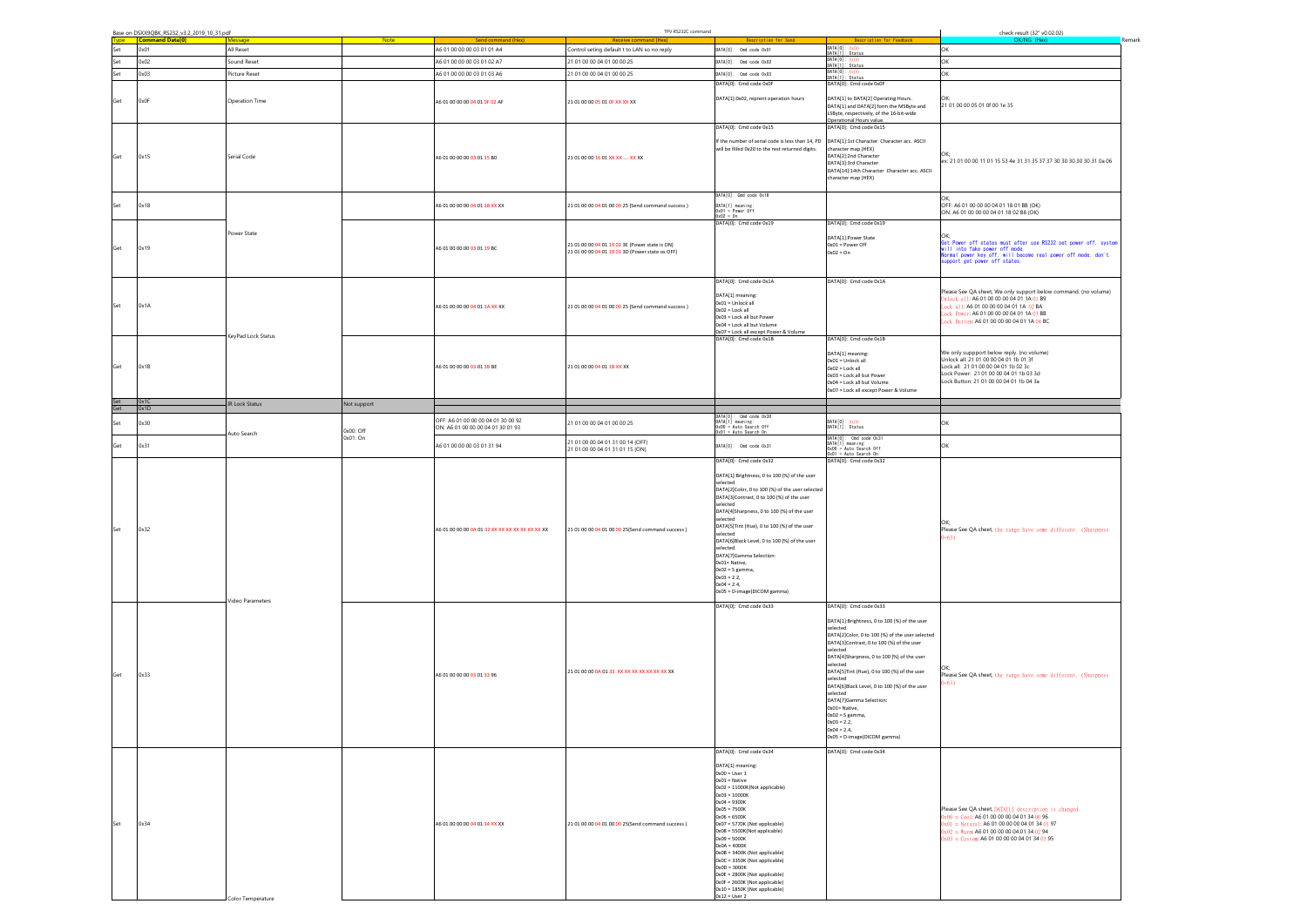|     |      |                    |                                             |                                                                                                                                                                   |                                                                                                                      | DATA[0]: Cmd code 0x35                                                                                                                                                                                                                                                                                                                                                                                                                                           | DATA[0]: Cmd code 0x35                                                                                                                                                                                                                                                                                                                                                                                                                                                          |                                                                                                                                                                                                                                                                                                                   |
|-----|------|--------------------|---------------------------------------------|-------------------------------------------------------------------------------------------------------------------------------------------------------------------|----------------------------------------------------------------------------------------------------------------------|------------------------------------------------------------------------------------------------------------------------------------------------------------------------------------------------------------------------------------------------------------------------------------------------------------------------------------------------------------------------------------------------------------------------------------------------------------------|---------------------------------------------------------------------------------------------------------------------------------------------------------------------------------------------------------------------------------------------------------------------------------------------------------------------------------------------------------------------------------------------------------------------------------------------------------------------------------|-------------------------------------------------------------------------------------------------------------------------------------------------------------------------------------------------------------------------------------------------------------------------------------------------------------------|
| Get | 0x35 |                    |                                             | A6 01 00 00 00 03 01 35 90                                                                                                                                        | 21 01 00 00 04 01 35 XX XX                                                                                           |                                                                                                                                                                                                                                                                                                                                                                                                                                                                  | DATA[1] meaning:<br>$0x00 = User 1$<br>$0x01 =$ Native<br>0x02 = 11000K(Not applicable)<br>$0x03 = 10000K$<br>$0x04 = 9300K$<br>$0x05 = 7500K$<br>$0x06 = 6500K$<br>0x07 = 5770K (Not applicable)<br>0x08 = 5500K(Not applicable)<br>$0x09 = 5000K$<br>$0x0A = 4000K$<br>OxOB = 3400K (Not applicable)<br>0x0C = 3350K (Not applicable)<br>$0x0D = 3000K$<br>OxOE = 2800K (Not applicable)<br>OxOF = 2600K (Not applicable)<br>0x10 = 1850K (Not applicable)<br>$0x12 = User 2$ | Please See QA sheet, DATA[1] description is changed.<br>Cool: 21 01 00 00 04 01 35 00 10<br>Netural: 21 01 00 00 04 01 35 01 11<br>Warm: 21 01 00 00 04 01 35 02 12<br>Custom: 21 01 00 00 04 01 35 03 13                                                                                                         |
| Set | 0x36 | Color Gain, Offset |                                             | A6 01 00 00 00 09 01 36 XX XX XX XX XX XX XX                                                                                                                      | 21 01 00 00 04 01 00 00 25 (Send command success)                                                                    | DATA[0]: Cmd code 0x36<br>DATA[1]:Red color gain value, 0 to 255(%) of<br>the user selected<br>DATA[2]:Green color gain value 0 to 255 (%) of<br>the user selected<br>DATA[3]:Blue color gain value 0 to 255(%) of<br>the user selected<br>DATA[4]:Red color offset value, 0 to 255(%) of<br>the user selected<br>DATA[5]:Green color offset value, 0 to 255(%)<br>of the user selected<br>DATA[6]:Blue color offset value. 0 to 255 (%) of<br>the user selected | DATA[0]: Cmd code 0x36                                                                                                                                                                                                                                                                                                                                                                                                                                                          | ex: A6 01 00 00 00 09 01 36 50 32 45 00 00 00 BE                                                                                                                                                                                                                                                                  |
| Get | 0x37 |                    |                                             | A6 01 00 00 00 03 01 37 84                                                                                                                                        | 21 01 00 00 09 01 37 XX XX XX 00 00 00 XX                                                                            | DATA[0]: Cmd code 0x37                                                                                                                                                                                                                                                                                                                                                                                                                                           | ATA[0]: Cmd code 0x37<br>DATA[1]:Red color gain value, 0 to 255(%) of the<br>user selected<br>DATA[2]:Green color gain value 0 to 255 (%) of<br>the user selected<br>user selected<br>DATA[4]:Red color offset value, Reply 0.<br>DATA[5]:Green color offset value, Reply 0.<br>DATA[6]: Blue color offset value. Reply 0.                                                                                                                                                      | Checksum different!<br>Send command (Hex): A6 01 00 00 00 03 01 37 92<br>DATA[3]:Blue color gain value 0 to 255(%) of the Reply: 21 01 00 00 09 01 37 50 32 45 00 00 00 38                                                                                                                                        |
|     | 0x38 | <b>Backlight</b>   | $-100$                                      | A6 01 00 00 00 04 01 38 xx xx<br>ex: A6 01 00 00 00 04 01 38 50 CA                                                                                                | 21 01 00 00 04 01 00 00 25                                                                                           | DATA[0]: Ond code 0x38<br>DATA[1] : Backlight Range value 0~100                                                                                                                                                                                                                                                                                                                                                                                                  | DATA[0]: 0x00<br>DATA[1]: status                                                                                                                                                                                                                                                                                                                                                                                                                                                | OK                                                                                                                                                                                                                                                                                                                |
|     | 9x39 |                    |                                             | A6 01 00 00 00 03 01 39 9C                                                                                                                                        | ex: 21 01 00 00 04 01 39 50 4c                                                                                       | DATA[0]: Cmd code 0x39                                                                                                                                                                                                                                                                                                                                                                                                                                           | DATA[0]: Cmd code 0x39<br>DATA[1] : Backlight Range value 0~100                                                                                                                                                                                                                                                                                                                                                                                                                 | OK                                                                                                                                                                                                                                                                                                                |
| Set | 0x3A | Picture Format     |                                             | A6 01 00 00 00 04 01 3A XX XX                                                                                                                                     | 21 01 00 00 04 01 00 00 25(Send command success)                                                                     | DATA[0]: Cmd code 0x3A<br>DATA[1]:meaning:<br>Bit 74: not used<br>Bit 30:<br>$0x00 = Normal(4:3)$<br>$0x01 =$ Custom<br>$0x02 = Real (1:1)$<br>$0x03 = Full$<br>$0x04 = 21:9$<br>0x05 = Dynamic (DSXX6QBK not support)<br>$0x06 = 16:9$                                                                                                                                                                                                                          | DATA[0]: Cmd code 0x3A                                                                                                                                                                                                                                                                                                                                                                                                                                                          | Please See QA sheet, DATA[1] description is changed.<br>$0x00 = \text{Normal}$ : A6 01 00 00 00 04 01 3A 00 98<br>$0x01 = 16:10$ ; A6 01 00 00 00 04 01 3A 01 99<br>$0x02 = 5:4$ : A6 01 00 00 00 04 01 3A 02 9A<br>$0x03 = 4:3$ : A6 01 00 00 00 04 01 3A 03 9B<br>$0x04 = real$ : A6 01 00 00 00 04 01 3A 04 9C |
| Get | 0x3B |                    |                                             | A6 01 00 00 00 03 01 38 9E                                                                                                                                        | 21 01 00 00 04 01 3B XX XX                                                                                           | DATA[0]: Cmd code 0x3B                                                                                                                                                                                                                                                                                                                                                                                                                                           | DATA[0]: Cmd code 0x3B<br>DATA[1]:meaning:<br>Bit 74: not used<br>Bit 30:<br>$0x00 = Normal(4:3)$<br>$0x01 =$ Custom<br>$0x02 = Real (1:1)$<br>$0x03 = Full$<br>$0x04 = 21:9$<br>0x05 = Dynamic (DSXX6QBK not support)<br>$0x06 = 16:9$                                                                                                                                                                                                                                         | Please See QA sheet, DATA[1] description is changed.<br>Normal: 21 01 00 00 04 01 3b 00 1e<br>16:10: 21 01 00 00 04 01 3b 01 1f<br>5:4: 21 01 00 00 04 01 3b 02 1c<br>4:3: 21 01 00 00 04 01 3b 03 1d<br>real: 21 01 00 00 04 01 3b 04 1a                                                                         |
| Set | 0x3C | Picture Mode       | 0x00: Standard<br>0x01: Vivid               | A6 01 00 00 00 04 01 3C 00 9E<br>A6 01 00 00 00 04 01 3C 01 9F<br>A6 01 00 00 00 04 01 3C 02 9C<br>A6 01 00 00 00 04 01 3C 03 9D                                  | 21 01 00 00 04 01 00 00 25                                                                                           | DATA[0]: Cmd code 0x3C<br>DATA[1] meaning:<br>OxOO: Standard<br>Ox01: Vivid<br>OxO2: Cinema<br>Ax03: Custom                                                                                                                                                                                                                                                                                                                                                      | DATA[0]: 0x00<br>DATA[1]: Status                                                                                                                                                                                                                                                                                                                                                                                                                                                | OK                                                                                                                                                                                                                                                                                                                |
| Get | 0x3D |                    | 0x02: Cinema<br>0x03: Custom                | A6 01 00 00 00 03 01 3D 98                                                                                                                                        | 21 01 00 00 04 01 3d 00 18<br>21 01 00 00 04 01 3d 01 19<br>21 01 00 00 04 01 3d 02 1a<br>21 01 00 00 04 01 3d 03 1b | DATA[0]: Cmd code 0x3D                                                                                                                                                                                                                                                                                                                                                                                                                                           | DATA[0]: Cmd code 0x3D<br>DATA[1] meaning:<br>0x00: Standard<br>$0x01:$ Vivid<br>$0x02:$ Cinema<br>xO3: Custom                                                                                                                                                                                                                                                                                                                                                                  | OK                                                                                                                                                                                                                                                                                                                |
| Set | 0x3E | Adaptive Contrast  | 0x00: Off                                   | A6 01 00 00 00 04 01 3E 00 9C<br>A6 01 00 00 00 04 01 3E 01 9D                                                                                                    | 21 01 00 00 04 01 00 00 25                                                                                           | DATA[0]: Cmd code Ox3E<br>DATA[1] meaning:<br>Ox00 = Off<br>$v(1 - 0)$                                                                                                                                                                                                                                                                                                                                                                                           | DATA[0]: 0x00<br>DATA[1]: Status                                                                                                                                                                                                                                                                                                                                                                                                                                                | OK                                                                                                                                                                                                                                                                                                                |
| Get | 0x3F |                    | 0x01: On                                    | A6 01 00 00 00 03 01 3F 9A                                                                                                                                        | 21 01 00 00 04 01 3f 00 1a<br>21 01 00 00 04 01 3f 01 1b                                                             | DATA[0]: Ond code 0x3F                                                                                                                                                                                                                                                                                                                                                                                                                                           | DATA[0]: Cmd code Ox3F<br>$DATA[1]$ meaning:<br>$0x00 = 0$ ff<br>$0x01 = 0n$                                                                                                                                                                                                                                                                                                                                                                                                    | OK                                                                                                                                                                                                                                                                                                                |
| Set | 0x40 | Audio Source       | 0x00: AUTO<br>0x01: Audio In<br>0x02: HDMI1 | A6 01 00 00 00 04 01 40 00 E2<br>A6 01 00 00 00 04 01 40 01 E3<br>A6 01 00 00 00 04 01 40 02 E0<br>A6 01 00 00 00 04 01 40 03 E1<br>A6 01 00 00 00 04 01 40 04 E6 | 21 01 00 00 04 01 00 00 25                                                                                           | DATA[0]: Cmd code 0x40<br>DATA[1] meaning:<br>OxOO: AUTO<br>OxO1: Audio In<br>OxO2: HDMI1<br>OxO3: HDMI2<br>OxO4: DisplayPort                                                                                                                                                                                                                                                                                                                                    | DATA[0]: 0x00<br>DATA[1]: Status                                                                                                                                                                                                                                                                                                                                                                                                                                                | OK                                                                                                                                                                                                                                                                                                                |
| Get | 0x41 |                    | x03: HDMI2<br>x04: DisplayPort              | A6 01 00 00 00 03 01 41 E4                                                                                                                                        | 21 01 00 00 04 01 41 00 64<br>21 01 00 00 04 01 41 01 65<br>21 01 00 00 04 01 41 02 66<br>21 01 00 00 04 01 41 03 67 | DATA[0]: Ond code 0x41                                                                                                                                                                                                                                                                                                                                                                                                                                           | DATA[0]: Cmd code 0x41<br>DATA[1] meaning:<br>0x00: AUTO<br>0x01: Audio In<br>0x02: HDM11<br>0x02: HDM11<br>0x03: HDM11<br>Ox04: DisplayPort                                                                                                                                                                                                                                                                                                                                    | ОK                                                                                                                                                                                                                                                                                                                |
| Set | 0x42 | Audio Parameters   | Add Balance: 0~66                           | A6 01 00 00 00 05 01 42 XX XX XX                                                                                                                                  | 21 01 00 00 04 01 00 00 25(Send command success)                                                                     | DATA[0]: Cmd code 0x42<br>DATA[1]: Treble.0 to 10 of the user selected<br>DATA[2]: Bass.0 to 10 of the user selected                                                                                                                                                                                                                                                                                                                                             | DATA[0]: Cmd code 0x42                                                                                                                                                                                                                                                                                                                                                                                                                                                          | We add DATA[3] for Balance. Please see Audio Parameters<br>ex: A6 01 00 00 00 06 01 42 05 05 21 C3                                                                                                                                                                                                                |
| Get | 0x43 |                    | $OSD: -33 - +33$                            | A6 01 00 00 00 03 01 43 E6                                                                                                                                        | 21 01 00 00 05 01 43 XX XX XX                                                                                        | DATA[0]: Cmd code 0x43                                                                                                                                                                                                                                                                                                                                                                                                                                           | DATA[0]: Cmd code 0x43<br>DATA[1]: Treble.0 to 10 of the user selected<br>DATA[2]: Bass.0 to 10 of the user selected                                                                                                                                                                                                                                                                                                                                                            | We add DATA[3] for Balance. Please see Audio Parameters<br>Reply: 21 01 00 00 06 01 43 05 05 21 45                                                                                                                                                                                                                |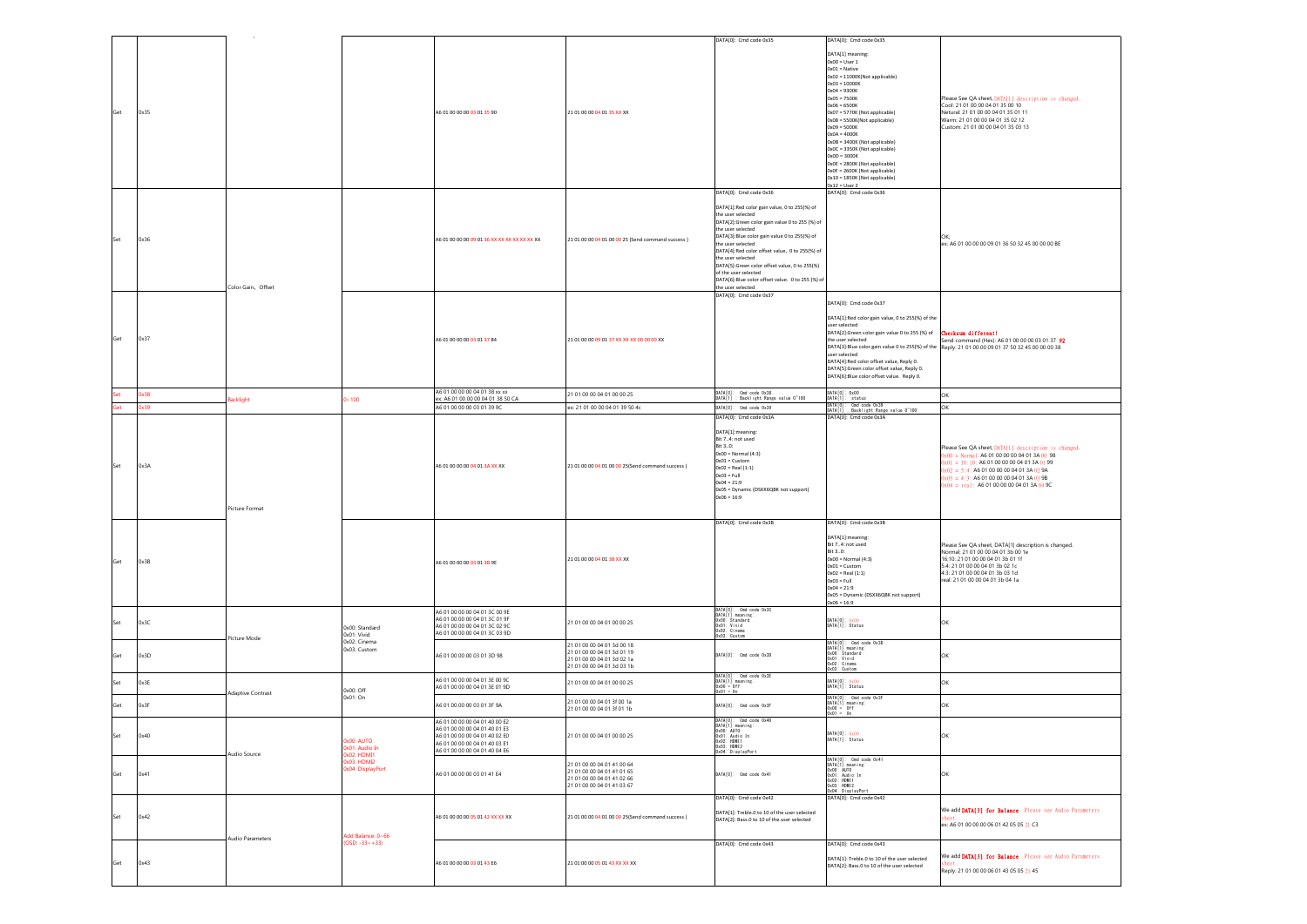| Set        | 0x44         | 'olume                                                  |                                 | A6 01 00 00 00 05 01 44 XX XX XX                                                                      | 21 01 00 00 04 01 00 00 25 Send command success 1                             | DATA[0]: Cmd code 0x44<br>DATA[1]:Volume, 0 to 100(%) of the user<br>ielected<br>DATA[2]:Audio out Volume level,0 to 100(%) of<br>DATA[0]: Cmd code 0x45                                                                                                                                                                                                                                                                                                                | DATA[0]: Cmd code 0x44<br>DATA[0]: Cmd code 0x45                                                                                                                                                                                                                                                                                                                                                                                                                                       | ex: A6 01 00 00 00 05 01 44 32 00 D5                                                                                                                                                                                                                                                               |                                                                                                                                                                                              |
|------------|--------------|---------------------------------------------------------|---------------------------------|-------------------------------------------------------------------------------------------------------|-------------------------------------------------------------------------------|-------------------------------------------------------------------------------------------------------------------------------------------------------------------------------------------------------------------------------------------------------------------------------------------------------------------------------------------------------------------------------------------------------------------------------------------------------------------------|----------------------------------------------------------------------------------------------------------------------------------------------------------------------------------------------------------------------------------------------------------------------------------------------------------------------------------------------------------------------------------------------------------------------------------------------------------------------------------------|----------------------------------------------------------------------------------------------------------------------------------------------------------------------------------------------------------------------------------------------------------------------------------------------------|----------------------------------------------------------------------------------------------------------------------------------------------------------------------------------------------|
| Get        | 0x45         |                                                         |                                 | 6 01 00 00 00 <mark>03 01 45</mark> E0                                                                | 1 01 00 00 05 01 45 XX XX XX                                                  |                                                                                                                                                                                                                                                                                                                                                                                                                                                                         | DATA[1]:Volume, 0 to 100(%) of the user<br>selected<br>DATA[2]:Audio out Volume level,0 to 100(%) of<br>the user selected                                                                                                                                                                                                                                                                                                                                                              | 21 01 00 00 05 01 45 32 00 53                                                                                                                                                                                                                                                                      |                                                                                                                                                                                              |
| Set        | 0x46         | Volume Up                                               | volume+                         | A6.01.00.00.00.03.01.46.E3.                                                                           | 21 01 00 00 04 01 00 00 25                                                    | DATA [0]: Cmd code 0x46                                                                                                                                                                                                                                                                                                                                                                                                                                                 | DATA[0]:<br>DATA(1): State                                                                                                                                                                                                                                                                                                                                                                                                                                                             | OK                                                                                                                                                                                                                                                                                                 |                                                                                                                                                                                              |
| Set<br>Set | 0x47<br>0x48 | Volume Down                                             | volume-                         | A6 01 00 00 00 03 01 47 E2<br>OFF: A6 01 00 00 00 04 01 48 00 EA<br>ON: A6 01 00 00 00 04 01 48 01 EB | 21 01 00 00 04 01 00 00 25<br>10100000401000025                               | DATA[0]: Ond code 0x47<br>DATA[0]: Cmd code 0x48<br>DATA[1] meaning:<br>0x00 = 0ff                                                                                                                                                                                                                                                                                                                                                                                      | <b>DATA[0]:</b> 0x00<br>DATA[1]: Statu<br>DATA[0]: 0x0<br>DATA[1]: Status                                                                                                                                                                                                                                                                                                                                                                                                              | OK<br>OK                                                                                                                                                                                                                                                                                           |                                                                                                                                                                                              |
| Get        | 0x49         | Aute                                                    | $x00:$ Off<br>0x01:On           | A6 01 00 00 00 03 01 49 EC                                                                            | 21 01 00 00 04 01 49 00 6c (OFF)                                              | $0x01 = 0n$<br>DATA[0]: Cmd code 0x49                                                                                                                                                                                                                                                                                                                                                                                                                                   | $DATA[0]:$ Cmd code 0x49<br>DATA[1] meaning:<br>0x00 = Off<br>0x01 = On                                                                                                                                                                                                                                                                                                                                                                                                                | OK                                                                                                                                                                                                                                                                                                 |                                                                                                                                                                                              |
| Set        | 0x50         |                                                         |                                 | ternal: A6 01 00 00 00 04 01 50 00 F2<br>neout: A6 01 00 00 00 04 01 50 01 F3                         | 21 01 00 00 04 01 49 01 6d (ON)<br>21 01 00 00 04 01 00 00 25                 | DATA[0]: Cmd code 0x50<br>DATA[1] meaning:<br>0x00: Internal<br>0x01: Lineout                                                                                                                                                                                                                                                                                                                                                                                           | DATA[0]: 0x00<br>DATA[1]: Status                                                                                                                                                                                                                                                                                                                                                                                                                                                       | OK                                                                                                                                                                                                                                                                                                 |                                                                                                                                                                                              |
| Get        | 0x51         | Speaker                                                 | 0x00: Internal<br>0x01: Lineout | A6 01 00 00 00 03 01 51 F4                                                                            | 21 01 00 00 04 01 51 00 74 (Internal)<br>21 01 00 00 04 01 51 01 75 (Lineout) | $DATA[0]$ : Ond code $0x51$                                                                                                                                                                                                                                                                                                                                                                                                                                             | DATA[0]: Cmd code Ox51<br>DATA[1] meaning:<br>Ox00: Internal<br>Ox01: Lineout                                                                                                                                                                                                                                                                                                                                                                                                          | ΩK                                                                                                                                                                                                                                                                                                 |                                                                                                                                                                                              |
|            |              |                                                         |                                 |                                                                                                       |                                                                               | DATA[0]: Cmd code 0x5A                                                                                                                                                                                                                                                                                                                                                                                                                                                  | DATA(0): Cmd code 0x5A                                                                                                                                                                                                                                                                                                                                                                                                                                                                 |                                                                                                                                                                                                                                                                                                    |                                                                                                                                                                                              |
| Set        | 0x5A         |                                                         |                                 | A 6 01 00 00 00 <mark>0B 01 5A XX XX XX XX XX XX XX XX XX</mark> XX                                   | 21 01 00 00 04 01 00 00 25 Send command success )                             | DATA[1]:page, 0 (disable) / 1<br>DATA[2]:start time hout, 0~23.<br>DATA[3]:start time minute,0~59.<br>DATA[4]:End tim hout, 0~23.<br>DATA[5]:End time minute, 0~59.<br>DATA[6]:Video source, refer to right side.<br>DATA[7]: Working day(s), refer to right side.<br>DATA[8]:Bookmark/playlist/File tag(s),<br>$0x00 = none$<br>$0 \times 01 =$ Tag 1<br>$0x02 = Tag 2$<br>$0 \times 03 =$ Tag 3<br>$0x04 = Tag 4$<br>$0x05 = Tag 5$<br>$0x06 = Tag 6$<br>$0x07 = TaZ$ |                                                                                                                                                                                                                                                                                                                                                                                                                                                                                        | OK; Our source only VGA, HDMI1 · 2, DP and Default item.<br>About DKTA(5) Video Source, Schedule CSD Input option have a benefit in the new seed to add Default index as below?<br>The seed to add only below these for this model.<br>The seed to add only below them for this model.<br>CoOS = W |                                                                                                                                                                                              |
| Get        | 0x5B         | Scheduling                                              |                                 | A6 01 00 00 00 04 01 58 XX XX                                                                         | 21 01 00 00 08 01 58 XX XX XX XX XX XX XX XX XX XX                            | DATA[0]: Cmd code 0x5B<br>DATA[1]: page, 1 to 7 of the scheduling pages                                                                                                                                                                                                                                                                                                                                                                                                 | DATA[0]: Cmd code 0x5B<br>DATA[1]:page, 0 (disable) / 1<br>DATA[2]:start time hout, 0~23.<br>DATA[3]:start time minute,0~59.<br>DATA[4]:End tim hout, 0~23.<br>DATA[5]: End time minute, 0~59.<br>DATA[6]: Video source, refer to right side.<br>DATA[7]: Working day(s), refer to right side.<br>DATA[8]:Bookmark/playlist/File tag(s),<br>$0x00 = none$<br>$0x01 = Tag 1$<br>$0x02 = Tag 2$<br>$0x03 = Tag 3$<br>$0x04 = Tag 4$<br>$0x05 = Tag 5$<br>$0x06 = Ta@6$<br>$0x07 = Tag 7$ | bout DATA[6] Video Source, Schedule OSD Input option have<br>befault item. Does we need to add Default index?                                                                                                                                                                                      | for working days<br>Bit0 = 1: every w<br>Bit1 = Moralay<br>Bit2 = Tuesday<br>Bit1 = Thursday<br>Bit5 = Friday<br>Bit5 = Saturday<br>Bit5 = Saturday                                          |
| Set        | 0x5C         | Clock Display                                           | 0x00: Off                       | OFF: A6.01.00.00.00.04.01.5C.00.FF<br>DN: A6 01 00 00 00 04 01 5C 01 FF                               | 21 01 00 00 04 01 00 00 25                                                    | DATA[0]: Cmd code 0x5C<br>DATA[1] meaning:<br>0x00 = 0ff                                                                                                                                                                                                                                                                                                                                                                                                                | DATA[O]: 0x00<br>DATA[1]: Status                                                                                                                                                                                                                                                                                                                                                                                                                                                       |                                                                                                                                                                                                                                                                                                    |                                                                                                                                                                                              |
|            | 0x5D         |                                                         | 0x01:On                         | 46 01 00 00 00 03 01 5D F8                                                                            | 21 01 00 00 04 01 5d 00 78<br>21 01 00 00 04 01 5d 01 79                      | DATA[0]: Ond code 0x5D                                                                                                                                                                                                                                                                                                                                                                                                                                                  | DATA[0]: Cmd code 0x5D<br>DATA[1] meaning:<br>0x00 = 0ff<br>0x01 = 0n                                                                                                                                                                                                                                                                                                                                                                                                                  | OK                                                                                                                                                                                                                                                                                                 |                                                                                                                                                                                              |
| Set        | 0x70         | Auto Adjuste                                            |                                 | A6 01 00 00 00 05 01 70 40 00 93                                                                      | 21 01 00 00 04 01 00 00 25(Send command success)                              | DATA[0]: Cmd code 0x70<br>DATA[1]:0x40 = Auto Adjust (* All other values<br>are reserved *)<br>DATA[2]: ( reserved, default 0 )                                                                                                                                                                                                                                                                                                                                         | DATA[0]: Cmd code 0x70                                                                                                                                                                                                                                                                                                                                                                                                                                                                 | OK                                                                                                                                                                                                                                                                                                 |                                                                                                                                                                                              |
| Set        | 0x71         | /GA Clock frequency                                     | $-100$                          | A6 01 00 00 00 04 01 71 xx xx<br>ex: A6 01 00 00 00 04 01 71 50 83                                    | 21 01 00 00 04 01 00 00 25                                                    | DATA[0]: Cmd code 0x71<br>DATA[1]: 0"100 (0SD: -50"+50)                                                                                                                                                                                                                                                                                                                                                                                                                 | DATA[0]: 0x00<br>DATA[1]: Status                                                                                                                                                                                                                                                                                                                                                                                                                                                       | оĸ                                                                                                                                                                                                                                                                                                 |                                                                                                                                                                                              |
| Get        | 0x72         |                                                         | $(OSD: -50 - +50)$              | A6 01 00 00 00 03 01 72 D7                                                                            | 21 01 00 00 04 01 72 xx xx<br>ex:21 01 00 00 04 01 72 50 07                   | DATA[0]: Ond code 0x72                                                                                                                                                                                                                                                                                                                                                                                                                                                  | DATA[0]: Cmd code 0x72<br>DATA[1]: 0"100                                                                                                                                                                                                                                                                                                                                                                                                                                               | ОK                                                                                                                                                                                                                                                                                                 |                                                                                                                                                                                              |
| Set        | 0x73         |                                                         |                                 | A6 01 00 00 00 04 01 73 xx xx<br>ex: A6 01 00 00 00 04 01 73 32 E3                                    | 21 01 00 00 04 01 00 00 25                                                    | DATA[0]: Cmd code 0x73<br>DATA[1]: 0"63                                                                                                                                                                                                                                                                                                                                                                                                                                 | DATA[0]: 0x0<br>DATA[1]: Status                                                                                                                                                                                                                                                                                                                                                                                                                                                        | OK                                                                                                                                                                                                                                                                                                 |                                                                                                                                                                                              |
| Get        | 0x74         | VGA Phase                                               | $-63$                           | A6 01 00 00 00 03 01 74 D1                                                                            | 21.01.00.00.04.01.74 xx xx                                                    | DATA[0]: Ond code 0x74                                                                                                                                                                                                                                                                                                                                                                                                                                                  | DATA[0]: Cmd code 0x74<br>DATA[1]: 0"63                                                                                                                                                                                                                                                                                                                                                                                                                                                | OK                                                                                                                                                                                                                                                                                                 |                                                                                                                                                                                              |
| Set        | 0x75         |                                                         |                                 | 46 01 00 00 00 04 01 75 xx xx                                                                         | ex:21 01 00 00 04 01 74 32 63<br>21 01 00 00 04 01 00 00 25                   | DATA[0]: Cmd code 0x75<br>DATA[1]: 0"100                                                                                                                                                                                                                                                                                                                                                                                                                                | DATA[0]:                                                                                                                                                                                                                                                                                                                                                                                                                                                                               | OK                                                                                                                                                                                                                                                                                                 |                                                                                                                                                                                              |
|            |              | VGA H.Position                                          | $-100$                          | ex: A6 01 00 00 00 04 01 75 45 92                                                                     | 21 01 00 00 04 01 76 xx xx                                                    |                                                                                                                                                                                                                                                                                                                                                                                                                                                                         | DATA[1]: Status                                                                                                                                                                                                                                                                                                                                                                                                                                                                        |                                                                                                                                                                                                                                                                                                    |                                                                                                                                                                                              |
| Get        | 0x76         |                                                         |                                 | A6 01 00 00 00 03 01 76 D3                                                                            | ex 21 01 00 00 04 01 76 45 16                                                 | DATA[0]: Cmd code 0x76                                                                                                                                                                                                                                                                                                                                                                                                                                                  | DATA[0]: Cmd code 0x76<br>DATA[1]: 0~100                                                                                                                                                                                                                                                                                                                                                                                                                                               | оĸ                                                                                                                                                                                                                                                                                                 |                                                                                                                                                                                              |
| Set        | 0x77         | VGA V.Position                                          | $0 - 100$                       | A6 01 00 00 00 04 01 77 xx xx<br>ex: A6 01 00 00 00 04 01 77 30 E5                                    | 21 01 00 00 04 01 00 00 25                                                    | DATA[0]: Cmd code 0x77<br>DATA[1]: 0"100                                                                                                                                                                                                                                                                                                                                                                                                                                | $DATA[0]$ :<br>DATA[1]: Status                                                                                                                                                                                                                                                                                                                                                                                                                                                         | OK                                                                                                                                                                                                                                                                                                 |                                                                                                                                                                                              |
| Get        | 0x78         |                                                         |                                 | A6 01 00 00 00 03 01 78 DD                                                                            | 21 01 00 00 04 01 78 xx xx<br>x:21 01 00 00 04 01 78 30 6d                    | DATA[0]: Ond code 0x78                                                                                                                                                                                                                                                                                                                                                                                                                                                  | DATA[0]: Cmd code 0x78<br>DATA[1]: 0~100                                                                                                                                                                                                                                                                                                                                                                                                                                               | OK                                                                                                                                                                                                                                                                                                 |                                                                                                                                                                                              |
| Get        | 0xA1         | Model Number, FW Version, Build date                    |                                 | A6 01 00 00 00 04 01 A1 XX XX                                                                         | A6 01 00 00 00 XX 01 A1 XX XX XX                                              | DATA[0]: Cmd code OxA1<br>DATA[1] meaning:<br>OxOO = Model Number<br>OxO1 = FW version<br>OxO2 = Build Date                                                                                                                                                                                                                                                                                                                                                             | DATA[0]: Cmd code OxA1<br>13<br>36 (0x24) characters maximum.<br>No. of characters, N = 1 to 36 (0x24).<br>The actual size determines the value of the<br>the actual size determines the value of the<br>ssage size byte                                                                                                                                                                                                                                                               | OK; But we not support Build date.<br>DATA[1] to DATA[N]: Character [0] to Character [N Model Number: A6 01 00 00 00 04 01 A1 00 03<br>Reply: 21 01 00 00 0a 01 a1 50 4c 33 32 33 39 20 bd<br>FW version: A6 01 00 00 00 04 01 A1 01 02<br>Reply: 21 01 00 00 0a 01 a1 30 2e 30 32 2e 30 32 ba     |                                                                                                                                                                                              |
| Set        | 0xA2<br>0xA3 | Platform and Version Labels<br>ower state at cold start |                                 |                                                                                                       |                                                                               |                                                                                                                                                                                                                                                                                                                                                                                                                                                                         |                                                                                                                                                                                                                                                                                                                                                                                                                                                                                        |                                                                                                                                                                                                                                                                                                    |                                                                                                                                                                                              |
| Set        | 0xAC         |                                                         | Not support                     | A6 01 00 00 00 07 01 AC XX 00 00 00 XX                                                                | 21 01 00 00 04 01 00 00 25(Send command success)                              | DATA[0]: Cmd code 0xAC<br>DATA[1]: refer to right side<br>DATA[2]: Reserved, value is 0<br>DATA[3]: Reserved, value is 0<br>DATA[4]: Reserved, value is 0                                                                                                                                                                                                                                                                                                               | DATA[0]: Cmd code 0xAC                                                                                                                                                                                                                                                                                                                                                                                                                                                                 | OK; Our source only VGA, HDMI1/2 and DP.<br>VGA: A6 01 00 00 00 07 01 AC 05 00 00 00 08<br>HDMI 2: A6 01 00 00 00 07 01 AC 06 00 00 00 08<br>DP: A6 01 00 00 00 07 01 AC 0A 00 00 00 07<br>HDMI 1: A6 01 00 00 00 07 01 AC 0D 00 00 00 00                                                          | $101 - 1000$<br>0x01 = VIDEO<br>0x02 = SVIDEO<br>0x03 = COMPONENT<br>0x05 = VGA<br>0x05 = VGA<br>0x05 = Hotel 2<br>0x07 = Display Port 2<br>0x06 = USB 2<br>0x06 = USB 2<br>0x09 = Card DV-D |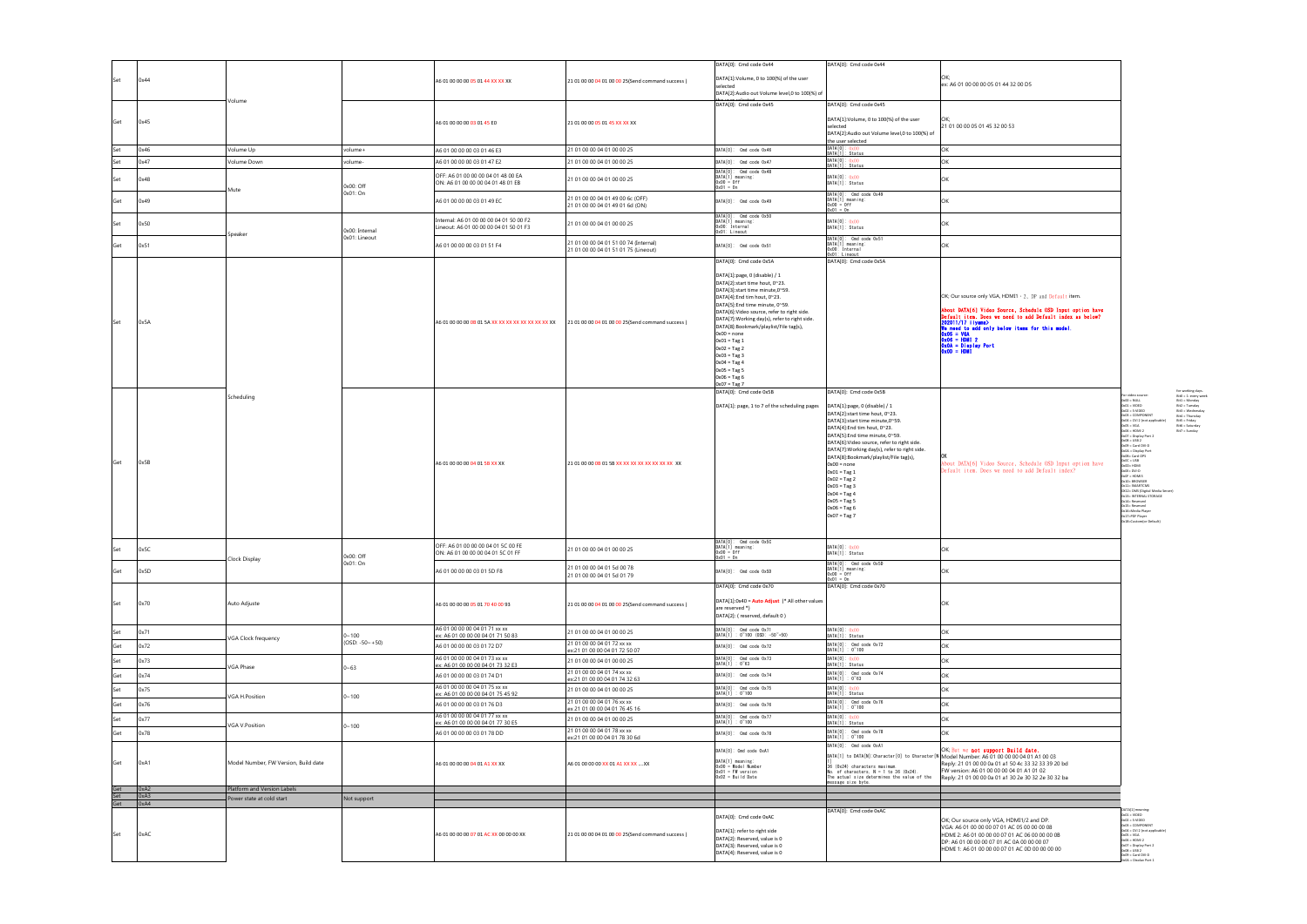|                                  |                   |                            |                             |                                                                                                                               |                                                                                        | DATA[0]: Cmd code 0xAD                                                                                                                                                                                                                                                                                                                                                                                                             |                                                                                                                                                                                                                                                                                                                                                                                                                              |                                                                                                                                                                                                                                                                                                                                         | DATA[1] meaning<br>0x01 = VIDEO<br>0x02 = 5-VIDEO                                                                                                                                                                                                                                                                                                                                                                                                                                           |
|----------------------------------|-------------------|----------------------------|-----------------------------|-------------------------------------------------------------------------------------------------------------------------------|----------------------------------------------------------------------------------------|------------------------------------------------------------------------------------------------------------------------------------------------------------------------------------------------------------------------------------------------------------------------------------------------------------------------------------------------------------------------------------------------------------------------------------|------------------------------------------------------------------------------------------------------------------------------------------------------------------------------------------------------------------------------------------------------------------------------------------------------------------------------------------------------------------------------------------------------------------------------|-----------------------------------------------------------------------------------------------------------------------------------------------------------------------------------------------------------------------------------------------------------------------------------------------------------------------------------------|---------------------------------------------------------------------------------------------------------------------------------------------------------------------------------------------------------------------------------------------------------------------------------------------------------------------------------------------------------------------------------------------------------------------------------------------------------------------------------------------|
| Get                              | 0xAD              | <b>Input Source</b>        |                             | A6 01 00 00 00 03 01 AD 08                                                                                                    | 21 01 00 00 07 01 AD XX 00 01 00 XX                                                    |                                                                                                                                                                                                                                                                                                                                                                                                                                    | DATA[0]: Cmd code 0xAC<br>DATA[1]: refer to right side<br>DATA[2]: Reserved, value is 0<br>DATA[3]: Reserved, value is 1<br>DATA[4]: Reserved, value is 0                                                                                                                                                                                                                                                                    | OK                                                                                                                                                                                                                                                                                                                                      | 0602 - J-FRANC<br>0603 - COMPONENT<br>0604 - CVI 2 (not applicable)<br>0605 - HDMI 2<br>0006 = FDMII 2<br>0n05 = Display Port 2<br>0n06 = USB 2<br>0n09 = Card DVI-D<br>0n08 = Display Port 1<br>0n08 = Card OPS<br>0x0C = USB 1<br>0x0D= HDMI<br>CHOCH DOWN<br>CHOE - HOMES<br>CHOCH - HOMES<br>CHOCH - SMARTCARS<br>0X12= DMS (Digital Media Serve<br>0x13= INTERNAL STORAGE<br>Cx14= Reserved<br>Cx15= Reserved<br>Cx15= Media Player<br>Cx17= PDF Player<br>Ox18+ Custom<br>Ox19+HDMI 4 |
| Get 0xB1<br>Set 0xB2<br>Set 0xB8 |                   | Pixel Shift                | Not support                 |                                                                                                                               |                                                                                        |                                                                                                                                                                                                                                                                                                                                                                                                                                    |                                                                                                                                                                                                                                                                                                                                                                                                                              |                                                                                                                                                                                                                                                                                                                                         |                                                                                                                                                                                                                                                                                                                                                                                                                                                                                             |
| Get                              | 0xC0              | <b>Volume Limits</b>       | Not support                 | A6 01 00 00 00 03 01 C0 65                                                                                                    | 21 01 00 00 04 01 CO XX XX                                                             | DATA[0]: Cmd code 0xC0                                                                                                                                                                                                                                                                                                                                                                                                             | DATA[0]: Cmd code 0xC0<br>DATA[1]: Language<br>0x00 = ENGLISH<br>$0x01 = GERMAN$<br>0x02 = SIMPLIFIED_CHINESE<br>$0x03 = FRENCH$<br>$0x04 = ITALIAN$<br>$0x05 = SPANISH$<br>$0x06 = RUSSIAN$<br>$0x07 = POLSK1$<br>$0x08 = TURKISH$<br>0x09 = TRADITIONAL_CHINESE<br>$0x0A = JAPANESE$<br>0x0B= PORTUGUESE<br>$0x0C = ARABIC$<br>0x0D= DANISH<br><b>OxOE= SWEDISH</b><br>OxOF = FINNISH<br>0x10= NORWEGIAN<br>$0x11 = DUTCH$ | ex: 21 01 00 00 04 01 c0 00 e5                                                                                                                                                                                                                                                                                                          |                                                                                                                                                                                                                                                                                                                                                                                                                                                                                             |
| Set                              | 0xC1              | Language                   |                             | A6 01 00 00 00 04 01 C1 XX XX                                                                                                 | 21 01 00 00 04 01 00 00 25(Send command success)                                       | DATA[0]: Cmd code 0xC1<br>DATA[1]: Language:<br>$0x00 = ENGLISH$<br>$0x01 = GERMAN$<br>0x02 = SIMPLIFIED_CHINESE<br>$0x03 = FRENCH$<br>$0 \times 04 = 17$ ALIAN<br>$0x05 = SPANISH$<br>$0x06 = RUSSIAN$<br>$0x07 = POLSKI$<br>$0x08 = TURKISH$<br>0x09 = TRADITIONAL CHINESE<br>$0x0A = JAPANESE$<br>0x0B= PORTUGUESE<br>$0x0C = ARABIC$<br>0x0D= DANISH<br>OxOE= SWEDISH<br>$0x0F = FINNISH$<br>0x10= NORWEGIAN<br>$0x11 = DUTCH$ | DATA[0]: Cmd code 0xC1                                                                                                                                                                                                                                                                                                                                                                                                       | ENGLISH: A6 01 00 00 00 04 01 C1 00 63<br>GERMAN: A6 01 00 00 00 04 01 C1 01 62<br>FRENCH: A6 01 00 00 00 04 01 C1 03 60<br>ITALIAN: A6 01 00 00 00 04 01 C1 04 67<br>SPANISH: A6 01 00 00 00 04 01 C1 05 66<br>RUSSIAN: A6 01 00 00 00 04 01 C1 06 65<br>POLSKI: A6 01 00 00 00 04 01 C1 07 64<br>DUTCH: A6 01 00 00 00 04 01 C1 11 72 |                                                                                                                                                                                                                                                                                                                                                                                                                                                                                             |
| Set                              | 0xC2              | mage Retention(White Wash) | 0x00: Off<br>0x01: 15 min   | OFF: A6 01 00 00 00 04 01 C2 00 60<br>15min: A6 01 00 00 00 04 01 C2 01 61<br>30min: A6 01 00 00 00 04 01 C2 02 62            | 21 01 00 00 04 01 00 00 25                                                             | DATA[0]: Cmd code 0xC2<br>DATA[1] meaning:<br>0x00: Off<br>0x01: 15 min<br>0x02: 30 min                                                                                                                                                                                                                                                                                                                                            | DATA[0]: 0x00<br>DATA[1]: Status                                                                                                                                                                                                                                                                                                                                                                                             | OK                                                                                                                                                                                                                                                                                                                                      |                                                                                                                                                                                                                                                                                                                                                                                                                                                                                             |
| Get                              | 0xC3              |                            | 0x02: 30 min                | A6 01 00 00 00 03 01 C3 66                                                                                                    | 21 01 00 00 04 01 c3 00 e6<br>21 01 00 00 04 01 c3 01 e7<br>21 01 00 00 04 01 c3 02 e4 | DATA[0]: Cmd code 0xC3                                                                                                                                                                                                                                                                                                                                                                                                             | DATA[0]: Cmd code 0xC3<br>DATA[1] meaning:<br>0x00: Off<br>0x01: 15 min<br>0x02: 30 min                                                                                                                                                                                                                                                                                                                                      | OK                                                                                                                                                                                                                                                                                                                                      |                                                                                                                                                                                                                                                                                                                                                                                                                                                                                             |
| Set                              | 0xC4              | mage Retention(Dot Wash)   | $0x00$ : Off                | OFF: A6 01 00 00 00 04 01 C4 00 66<br>ON: A6 01 00 00 00 04 01 C4 01 67                                                       | 21 01 00 00 04 01 00 00 25                                                             | DATA[O]: Cmd code OxC4<br>DATA[1] meaning:<br>OxOO: Off<br>OxO1: On                                                                                                                                                                                                                                                                                                                                                                | DATA[0]: 0x00<br>DATA[1]: Status                                                                                                                                                                                                                                                                                                                                                                                             | OK                                                                                                                                                                                                                                                                                                                                      |                                                                                                                                                                                                                                                                                                                                                                                                                                                                                             |
| Get                              | 0xC5              |                            | 0x01: On                    | A6 01 00 00 00 03 01 C5 60                                                                                                    | 21 01 00 00 04 01 c5 00 e0<br>21 01 00 00 04 01 c5 01 e1                               | DATA[0]: Ond code 0xC5                                                                                                                                                                                                                                                                                                                                                                                                             | DATA[0]: Cmd code OxC5<br>DATA[1] meaning:<br>OxOO: Off<br>0x01:0n                                                                                                                                                                                                                                                                                                                                                           | OK                                                                                                                                                                                                                                                                                                                                      |                                                                                                                                                                                                                                                                                                                                                                                                                                                                                             |
| Set                              | 0xC6              | Power Save                 | 0x00: Off<br>0x01: Low      | OFF: A6 01 00 00 00 04 01 C6 00 64<br>Low: A6 01 00 00 00 04 01 C6 01 65<br>High: A6 01 00 00 00 04 01 C6 02 66               | 21 01 00 00 04 01 00 00 25                                                             | DATA[0]: Cmd code 0xC6<br>DATA[1] meaning:<br>0xO0: Off<br>0xO1: Low<br>$x02$ : High                                                                                                                                                                                                                                                                                                                                               | DATA[0]: 0x00<br>DATA[1]: Status                                                                                                                                                                                                                                                                                                                                                                                             | OK                                                                                                                                                                                                                                                                                                                                      |                                                                                                                                                                                                                                                                                                                                                                                                                                                                                             |
| Get                              | 0xC7              |                            | 0x02: High                  | A6 01 00 00 00 03 01 C7 62                                                                                                    | 21 01 00 00 04 01 c7 01 e3<br>21 01 00 00 04 01 c7 01 e3                               | DATA[0]: Cmd code 0xC7                                                                                                                                                                                                                                                                                                                                                                                                             | DATA[O]: Cmd code OxC7<br>DATA[1] meaning:<br>OxOO: Off<br>OxO1: Low                                                                                                                                                                                                                                                                                                                                                         | OK                                                                                                                                                                                                                                                                                                                                      |                                                                                                                                                                                                                                                                                                                                                                                                                                                                                             |
| Set                              | 0xD0              |                            | 0x00: 1.1                   | DP 1.1: A6 01 00 00 00 04 01 D0 00 72<br>DP 1.2: A6 01 00 00 00 04 01 D0 01 73                                                | 21 01 00 00 04 01 00 00 25                                                             | DATA[0]: Cmd code 0xD0<br>DATA[1] meaning:<br>0x00: DP1.1<br>0x01:DP1.2                                                                                                                                                                                                                                                                                                                                                            | DATA[0]: 0x00<br>DATA[1]: Status                                                                                                                                                                                                                                                                                                                                                                                             | ОK                                                                                                                                                                                                                                                                                                                                      |                                                                                                                                                                                                                                                                                                                                                                                                                                                                                             |
| Get                              | 0xD1              | DisplayPort Version        | 0x01: 1.2                   | A6 01 00 00 00 03 01 D1 74                                                                                                    | 21 01 00 00 04 01 d1 00 f4<br>21 01 00 00 04 01 d1 01 f5                               | DATA[0]: Ond code 0xD1                                                                                                                                                                                                                                                                                                                                                                                                             | DATA[0]: Cmd code 0xD1<br>DATA[1] meaning:<br>0x00: DP1.1<br>0x01: DP1.2                                                                                                                                                                                                                                                                                                                                                     | OK                                                                                                                                                                                                                                                                                                                                      |                                                                                                                                                                                                                                                                                                                                                                                                                                                                                             |
| Set                              | 0xD2              | Touch Feature              | 0x00: Off                   | OFF: A6 01 00 00 00 04 01 D2 00 70<br>ON: A6 01 00 00 00 04 01 D2 01 71                                                       | 21 01 00 00 04 01 00 00 25                                                             | DATA[O]: Cmd code 0xD2<br>DATA[1] meaning:<br>0x00: Off<br>0x01: On                                                                                                                                                                                                                                                                                                                                                                | DATA[0]: 0x00<br>DATA[1]: Status                                                                                                                                                                                                                                                                                                                                                                                             | OK                                                                                                                                                                                                                                                                                                                                      |                                                                                                                                                                                                                                                                                                                                                                                                                                                                                             |
|                                  | n <sub>v</sub> na |                            | 0x01: On                    | A6 01 00 00 00 03 01 D3 76                                                                                                    | 21 01 00 00 04 01 d3 00 f6<br>21 01 00 00 04 01 d3 01 f7                               | DATA(0): Ond code 0x03                                                                                                                                                                                                                                                                                                                                                                                                             | DATA[0]: Cmd code 0xD3<br>DATA[1] meaning:<br>0x00: 0ff<br>0x01: 0n                                                                                                                                                                                                                                                                                                                                                          |                                                                                                                                                                                                                                                                                                                                         |                                                                                                                                                                                                                                                                                                                                                                                                                                                                                             |
| Set                              | 0xD4              | <b>Fouch Switch</b>        | 0x00: Normal<br>0x01: Glove | Normal: A6 01 00 00 00 04 01 D4 00 76<br>Glove: A6 01 00 00 00 04 01 D4 01 77<br>Through-Glass: A6 01 00 00 00 04 01 D4 02 74 | 21 01 00 00 04 01 00 00 25                                                             | DATA[O]: Cmd code OxD4<br>DATA[1] meaning:<br>OxOO: Normal<br>OxO1: Glove<br>OxO2: Through-Glass                                                                                                                                                                                                                                                                                                                                   | DATA[0]: 0x00<br>DATA[1]: Status                                                                                                                                                                                                                                                                                                                                                                                             | OK                                                                                                                                                                                                                                                                                                                                      |                                                                                                                                                                                                                                                                                                                                                                                                                                                                                             |
| Get                              | 0xD5              |                            | 0x02: Through-Glass         | A6 01 00 00 00 03 01 D5 70                                                                                                    | 21 01 00 00 04 01 d5 00 f0<br>21 01 00 00 04 01 d5 01 f1<br>21 01 00 00 04 01 d5 02 f2 | DATA[0]: Ond code 0x05                                                                                                                                                                                                                                                                                                                                                                                                             | DATA[0]: Cmd code 0xD5<br>DATA[1] meaning:<br>0x00: Normal<br>0x01: Glove<br>0x02: Through-Glas                                                                                                                                                                                                                                                                                                                              | OK                                                                                                                                                                                                                                                                                                                                      |                                                                                                                                                                                                                                                                                                                                                                                                                                                                                             |
| Set                              | 0xD6              |                            | 0x00: Off                   | OFF: A6 01 00 00 00 04 01 D6 00 74<br>ON: A6 01 00 00 00 04 01 D6 01 75                                                       | 21 01 00 00 04 01 00 00 25                                                             | DATA[0]: Cmd code 0xD6<br>DATA[1] meaning:<br>0x00: Off<br>0x01:0n                                                                                                                                                                                                                                                                                                                                                                 | DATA[0]: 0x00<br>DATA[1]: Status                                                                                                                                                                                                                                                                                                                                                                                             | OK                                                                                                                                                                                                                                                                                                                                      |                                                                                                                                                                                                                                                                                                                                                                                                                                                                                             |
| Get                              | 0xD7              | OSD Info Box               | 0x01:On                     | A6 01 00 00 00 03 01 D7 72                                                                                                    | 21 01 00 00 04 01 d7 00 f2<br>21 01 00 00 04 01 d7 01 f3                               | DATA[0]: Ond code 0x07                                                                                                                                                                                                                                                                                                                                                                                                             | DATA[0]: Cmd code 0xD7<br>DATA[1] meaning:<br>OxOO: Off<br>OxO1: On                                                                                                                                                                                                                                                                                                                                                          | OK                                                                                                                                                                                                                                                                                                                                      |                                                                                                                                                                                                                                                                                                                                                                                                                                                                                             |
| Set                              | 0xD8              | OSD Rotation               | 0x00: Landscape             | Landscape: A6 01 00 00 00 04 01 D8 00 7A<br>Portrait: A6 01 00 00 00 04 01 D8 01 7B                                           | 21 01 00 00 04 01 00 00 25                                                             | DATA[O]: Cmd code OxD8<br>DATA[1] meaning:<br>OxOO: Landscape<br>OxOI: Portrait                                                                                                                                                                                                                                                                                                                                                    | DATA[0]: 0x00<br>DATA[1]: Status                                                                                                                                                                                                                                                                                                                                                                                             | OK                                                                                                                                                                                                                                                                                                                                      |                                                                                                                                                                                                                                                                                                                                                                                                                                                                                             |
| Get                              | 0xD9              |                            | 0x01: Portrait              | A6 01 00 00 00 03 01 D9 7C                                                                                                    | 21 01 00 00 04 01 d9 00 fc<br>21 01 00 00 04 01 d9 01 fd                               | DATA[0]: Ond code 0xD9                                                                                                                                                                                                                                                                                                                                                                                                             | DATA[0]: Cmd code OxD9<br>DATA[1] meaning:<br>OxOO: Landscape<br>OxO1: Portrait                                                                                                                                                                                                                                                                                                                                              | OK                                                                                                                                                                                                                                                                                                                                      |                                                                                                                                                                                                                                                                                                                                                                                                                                                                                             |
| Set                              | 0xDA              |                            | 0x00: Off                   | OFF: A6 01 00 00 00 04 01 DA 00 78<br>ON: A6 01 00 00 00 04 01 DA 01 79                                                       | 21 01 00 00 04 01 00 00 25                                                             | DATA[O]: Cmd code OxDA<br>DATA[1] meaning:<br>OxOO: Off<br>OxO1: On                                                                                                                                                                                                                                                                                                                                                                | DATA[0]: 0x00<br>DATA[1]: Status                                                                                                                                                                                                                                                                                                                                                                                             | OK                                                                                                                                                                                                                                                                                                                                      |                                                                                                                                                                                                                                                                                                                                                                                                                                                                                             |
|                                  |                   |                            |                             |                                                                                                                               |                                                                                        |                                                                                                                                                                                                                                                                                                                                                                                                                                    |                                                                                                                                                                                                                                                                                                                                                                                                                              |                                                                                                                                                                                                                                                                                                                                         |                                                                                                                                                                                                                                                                                                                                                                                                                                                                                             |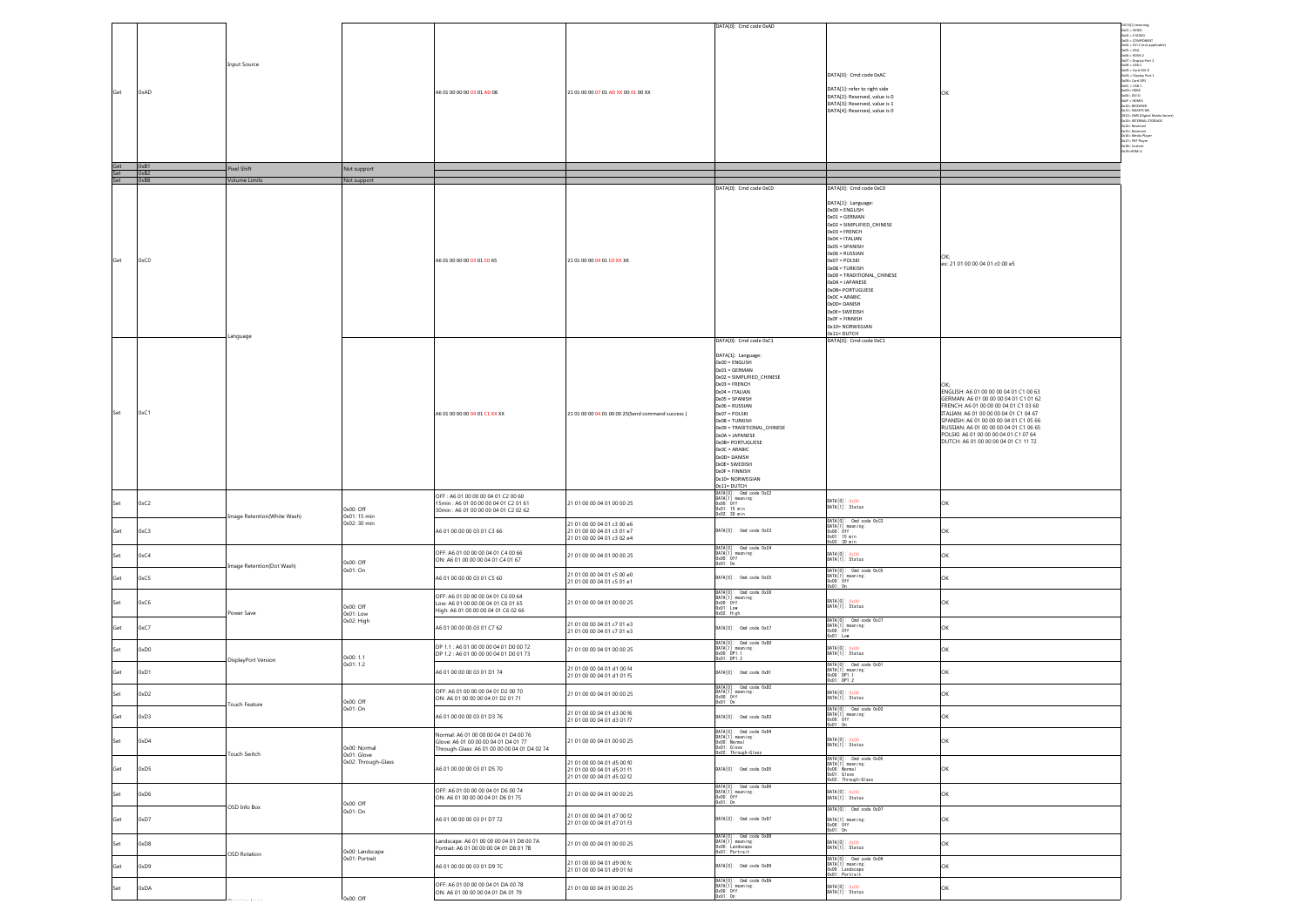| Get | 0xDB | Opening Logo | process and service<br>0x01: On | A6 01 00 00 00 03 01 DB 7E                                                                                     | 21 01 00 00 04 01 db 00 fe<br>21 01 00 00 04 01 db 01 ff                               | DATA[0]: Cmd code 0xDB                                                         | DATA[0]: Cmd code 0xDB<br>DATA[1] meaning:<br>0x00: 0ff               |  |
|-----|------|--------------|---------------------------------|----------------------------------------------------------------------------------------------------------------|----------------------------------------------------------------------------------------|--------------------------------------------------------------------------------|-----------------------------------------------------------------------|--|
| Set | 1xDC | Fan Control  | 0x00: Off                       | Auto: A6 01 00 00 00 04 01 DC 00 7E<br>ON: A6 01 00 00 00 04 01 DC 01 7F<br>OFF: A6 01 00 00 00 04 01 DC 02 7C | 21 01 00 00 04 01 00 00 25                                                             | DATA[0]: Cmd code 0xDC<br>DATA[1] meaning:<br>OxOO: Auto<br>0x01:0n<br>0x02:0f | DATA[0]: 0x00<br>DATA[1]: Status                                      |  |
| Get | 1xDD |              | 0x01:On                         | A6 01 00 00 00 03 01 DD 78                                                                                     | 21 01 00 00 04 01 dd 00 f8<br>21 01 00 00 04 01 dd 01 f9<br>21 01 00 00 04 01 dd 02 fa | DATA[0]: Ond code 0xDD                                                         | DATA[0]: Cmd code OxDD<br>DATA[1] meaning:<br>OxOO: Auto<br>0x02: 0ff |  |